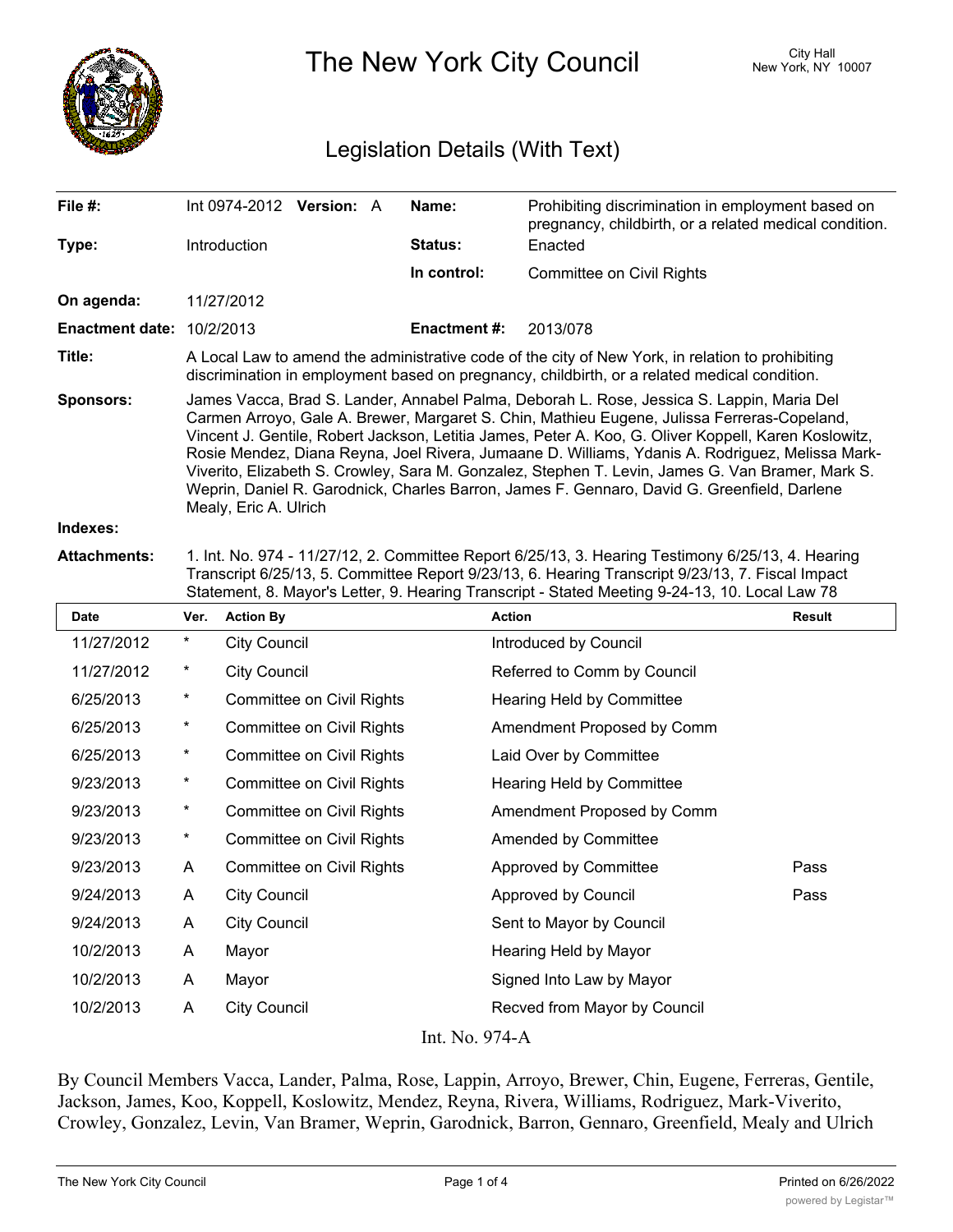A Local Law to amend the administrative code of the city of New York, in relation to prohibiting discrimination in employment based on pregnancy, childbirth, or a related medical condition.

Be it enacted by the Council as follows:

Section 1. Legislative findings and intent. The Council finds that pregnant women are vulnerable to discrimination in the workplace in New York City. For example, there are reports that women who request an accommodation that will allow them to maintain a healthy pregnancy, or who need a reasonable accommodation while recovering from childbirth, are being removed from their positions, placed on unpaid leave, or fired. It is the intent of the Council to combat this form of discrimination by requiring employers to provide reasonable accommodations to pregnant women and those who suffer medical conditions related to pregnancy and childbirth. Such a reasonable accommodation may include bathroom breaks, leave for a period of disability arising from childbirth, breaks to facilitate increased water intake, periodic rest for those who stand for long periods of time, and assistance with manual labor, among other things. It is not the intent of the Council to require such accommodations if their provision would cause an undue hardship in the conduct of an employer's business.

§2. Subdivision 5 of section 8-102 of chapter one of title eight of the administrative code of the city of New York, as amended by local law number 14 for the year 2013, is amended to read as follows:

5. For purposes of subdivisions one, two, three, twenty-two, subparagraph one of paragraph a of subdivision twenty-one, and paragraph e of subdivision twenty-one of section 8-107 of this chapter, the term "employer" does not include any employer with fewer than four persons in his or her employ. For purposes of this subdivision, natural persons employed as independent contractors to carry out work in furtherance of an employer's business enterprise who are not themselves employers shall be counted as persons in the employ of such employer.

§3. Subdivision 18 of section 8-102 of chapter one of title eight of the administrative code of the city of New York, as amended by local law number 54 for the year 2011, is amended to read as follows:

18. The term "reasonable accommodation" means such accommodation that can be made that shall not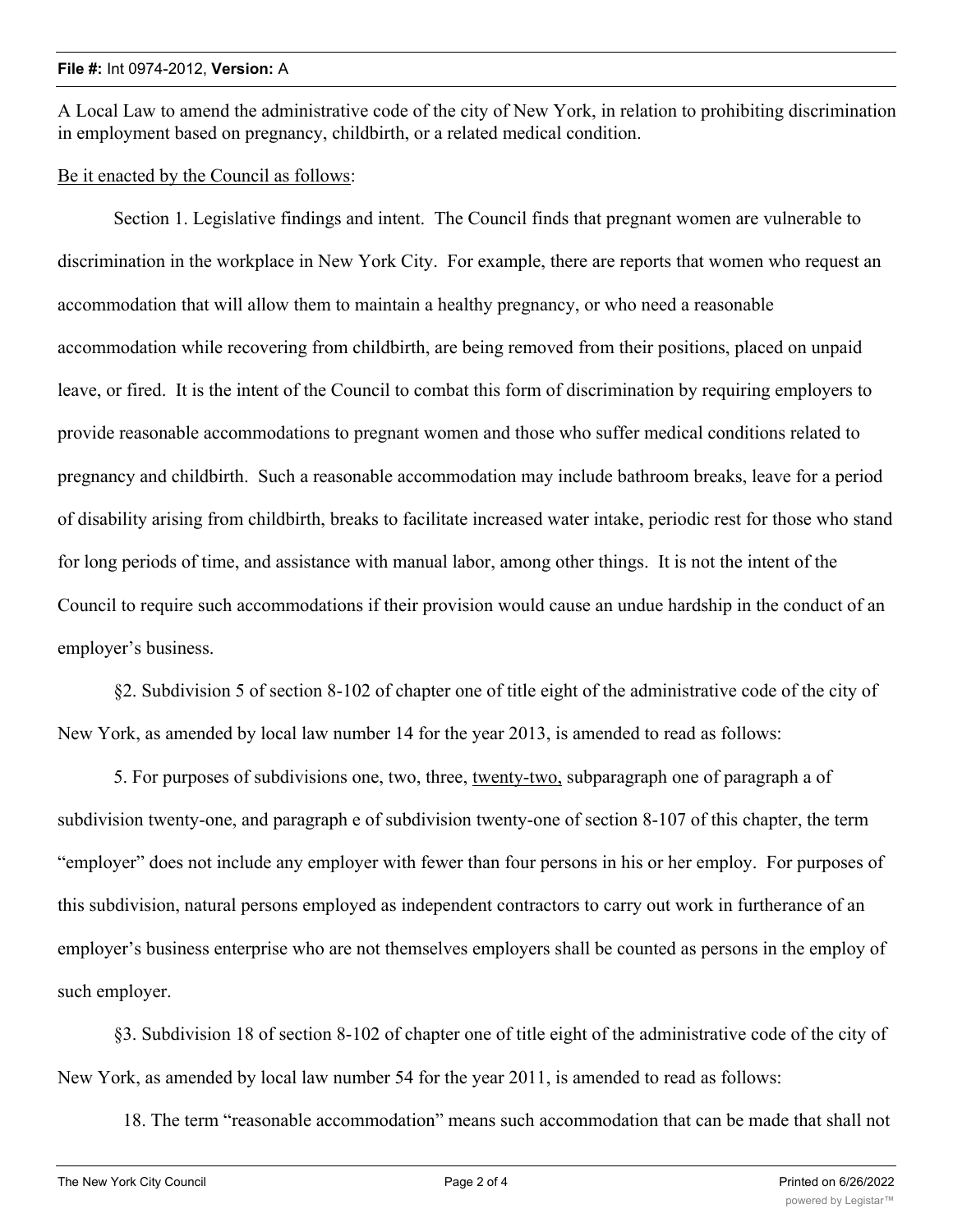## **File #:** Int 0974-2012, **Version:** A

cause undue hardship in the conduct of the covered entity's business. The covered entity shall have the burden of proving undue hardship. In making a determination of undue hardship with respect to claims filed under subdivisions one, [or] two, or twenty-two of section 8-107, or section 8-107.1 of this chapter, the factors which may be considered include but shall not be limited to:

(a) the nature and cost of the accommodation;

(b) the overall financial resources of the facility or the facilities involved in the provision of the reasonable accommodation; the number of persons employed at such facility; the effect on expenses and resources, or the impact otherwise of such accommodation upon the operation of the facility;

(c) the overall financial resources of the covered entity; the overall size of the business of a covered entity with respect to the number of its employees, the number, type, and location of its facilities; and

(d) the type of operation or operations of the covered entity, including the composition, structure, and functions of the workforce of such entity; the geographic separateness, administrative, or fiscal relationship of the facility or facilities in question to the covered entity.

In making a determination of undue hardship with respect to claims for reasonable accommodation to an employee's or prospective employee's religious observance filed under subdivision three of section 8-107 of this chapter, the definition of "undue hardship" set forth in paragraph b of such subdivision shall apply.

§4. Section 8-107 of chapter one of title eight of the administrative code of the city of New York is amended by adding a new subdivision 22 to read as follows:

(22) Employment; Pregnancy, childbirth, or a related medical condition. (a) It shall be an unlawful discriminatory practice for an employer to refuse to provide a reasonable accommodation, as defined in subdivision eighteen of section 8-102 of this chapter, to the needs of an employee for her pregnancy, childbirth, or related medical condition that will allow the employee to perform the essential requisites of the job, provided that such employee's pregnancy, childbirth, or related medical condition is known or should have been known